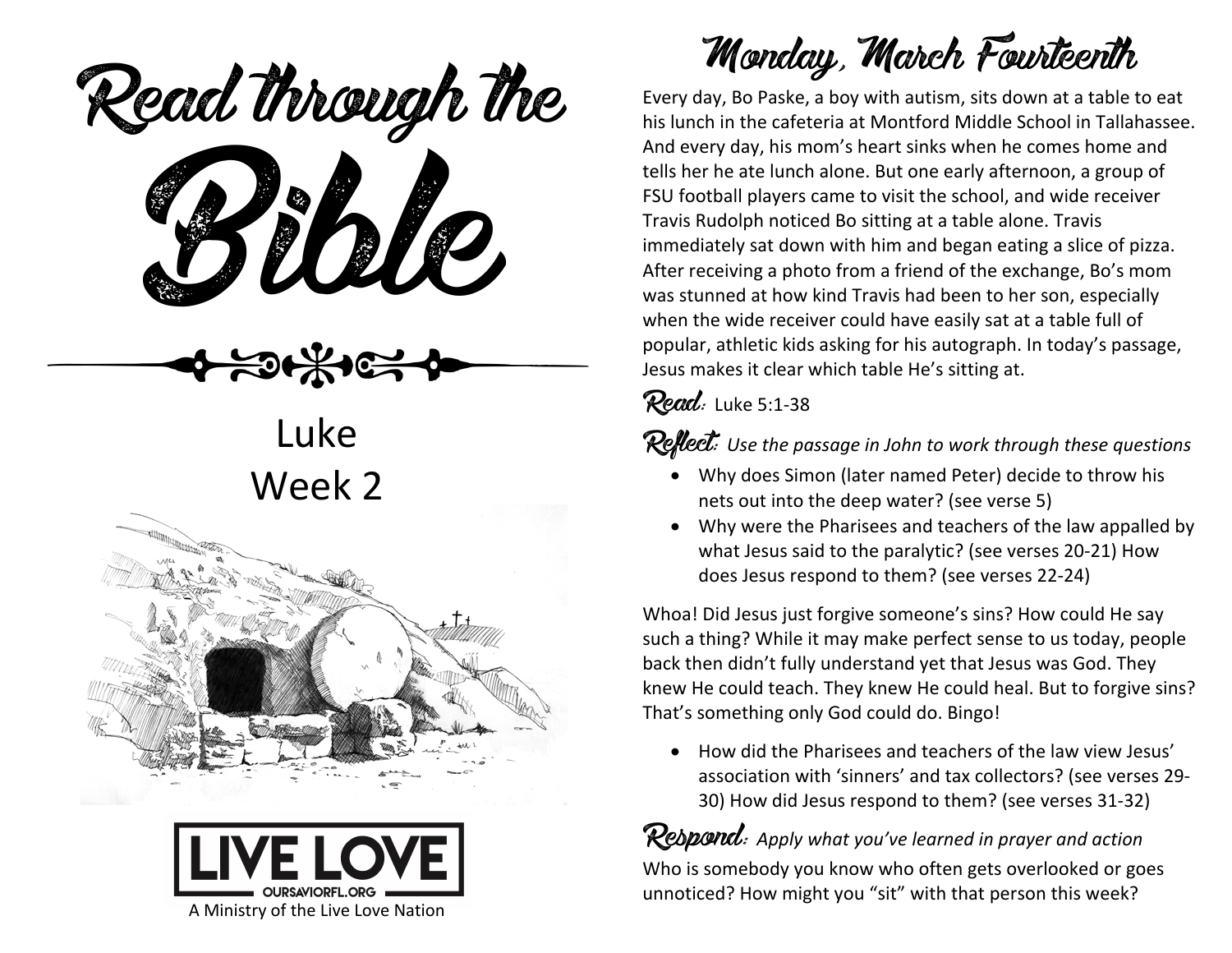## Tuesday, March Fifteenth

Every summer, in preparation for the beginning of the academic year, college student employees are trained on a variety of different situations they may encounter while on the job. One of those situations is when a student passes out or needs medical attention. Typically, the student employees are trained to not touch the passed-out student, but instead, to call 911. But what would you do if that student needed immediate CPR, and the paramedics wouldn't arrive for at least five minutes? Would you stick to your training and not touch the student? Or would you abandon the protocol and do everything you could to save that student's life? In today's passage, Jesus proposes a similar dilemma to the Pharisees.

#### Read: Luke 6:1-26

Reflect: Use the passage in John to work through these questions

- In what ways do the Pharisees accuse Jesus and His disciples of breaking the Sabbath? (see verses 1-2 and 6-7)
- Why does Jesus find these actions on the Sabbath to be permissible? (see verses 3-5 and 9-10)

The Pharisees were so caught up in keeping with their traditions and laws that they failed to see that doing good and meeting the needs of the lowly were of more importance.

• What words does Jesus have for the poor, hungry, and sorrowful? (see verses 20-23) What words does He have for the rich, well-fed, and happy? (see verses 24-26)

Remember, Jesus had been talking to the Pharisees before speaking to the crowd. These religious leaders were rich, well-fed, and happy. They had all they needed. Why would they need Jesus? Jesus reminds them that the world's comforts will not fully satisfy.

Respond: *Apply what you've learned in prayer and action* Take a moment to thank God for considering us above our sin.

# Wednesday, March Sixteenth

Think about a teacher or mentor who taught you some of your most important life lessons. What did she or he say? How did she or he challenge you to do the things she or he said? Chances are, those words have stuck with you for most of your life, and at times, have caused you to do the very things your teacher or mentor challenged you to do. In today's passage, Jesus has some important things to say to the people gathered around Him, but He doesn't stop there. In addition, He challenges them to do the things He is talking about.

## $Read:$  Luke 6:27-49

Reflect: *Use the passage in John to work through these questions*

• How are we to respond to those who do harm to us? (see verses 27-29)

When people wrong us, our first instinct is often not to pray for them or to find a way to bless them. And yet, that is exactly what Jesus calls on His followers to do. Consider some practical ways you can consciously pray for and help these people in your own life.

• Why is it not really much of a sacrifice to love those who already love us? (see verses 32-34)

You can imagine some of the people listening to Jesus thinking, "Oh, I already do this stuff! I love my family, I'm good to my coworkers, I even lend money to my friends!" But Jesus throws a new challenge out to them: now do those things to your enemies!

- Why does Jesus caution us against judging others? (see verses 37 and 41-42)
- How is a Christian recognized? (see verses 43-45)

#### Respond: *Apply what you've learned in prayer and action*

Jesus tells us to hear His words and put them into practice (see verses 46-49). Take something Jesus said from today's passage and put it into practice today. See how you did at the end of the week.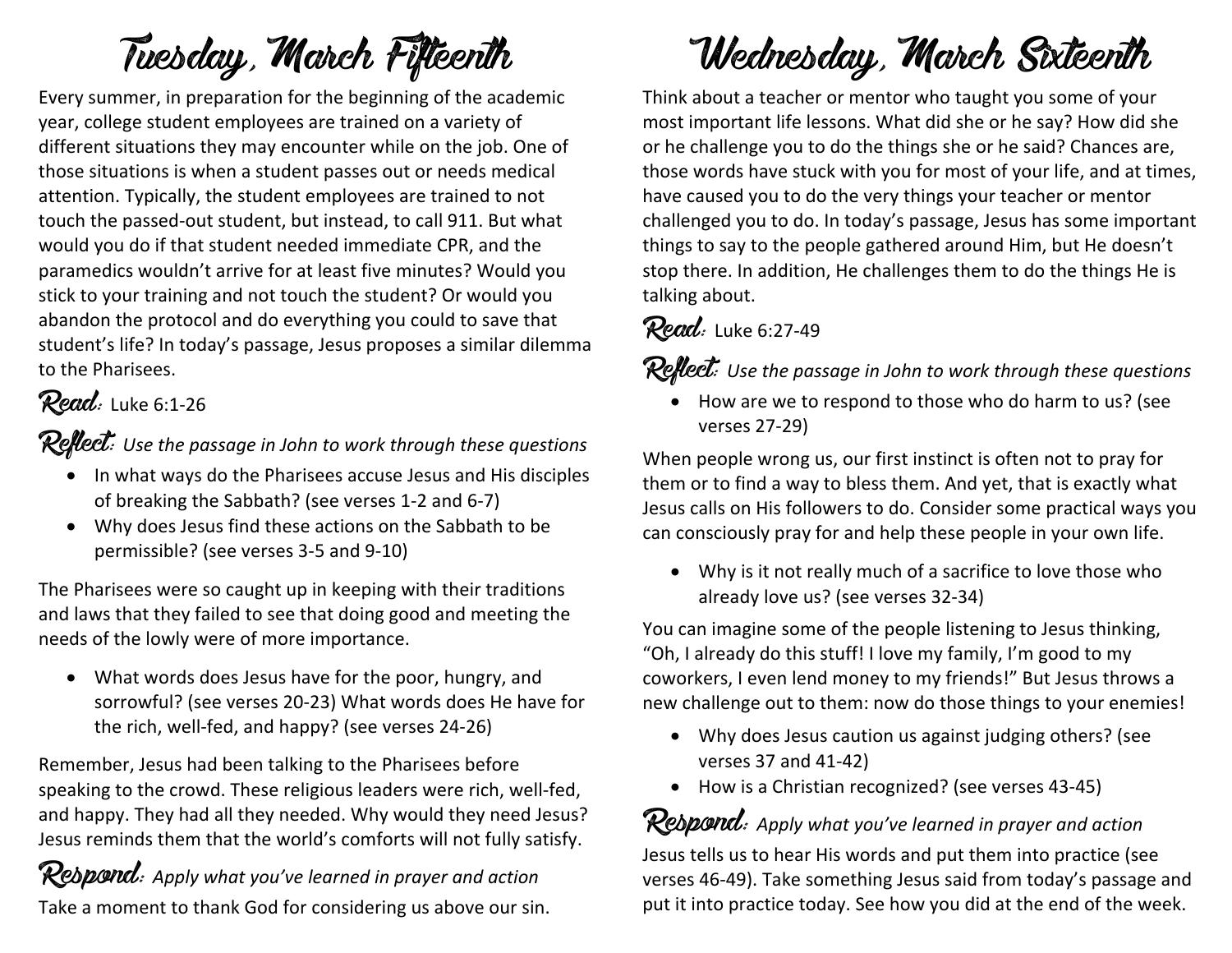## Thursday, March Seventeenth

Kids pick up pretty quick whether a teacher or caregiver means business. For example, if a teacher tells her misbehaving students that she's going to put them in timeout, but never does, the kids will learn to ignore her empty threats. But, if a teacher warns her class of the consequences of their behavior and follows through on them, they will quickly learn to follow her rules. In today's passage, Jesus demonstrates power and authority with His words. He doesn't just say things; He follows through on what He says.

### $Read:$  Luke 7:1-35

Reflect: Use the passage in John to work through these questions

• How does the centurion's military background help him to understand that Jesus can heal his servant? (see verses 6-8)

When a commander tells his soldiers to move, they move. Why? Because his words carry power and authority. In the same way, the centurion knew that Jesus' words carried power and authority. All He had to do was tell the servant to be healed, and he'd be healed.

- According to Luke, why did Jesus heal the dead son? (see verse 13)
- How did the people perceive Jesus and John the Baptist? (see verses 31-35)

Can you imagine the people coming upon a man wearing tattered clothes eating locusts and honey and thinking, "This is the person who is supposed to pave the way for the Messiah?" Can you also imagine them coming upon Jesus eating with sinners and tax collectors and thinking, "Wait...this is the Messiah?" For many people at that time, John and Jesus did not fit the profile for what they would have expected them to be like. Jesus' observation reminds us that God reveals Himself to us on His terms, not ours.

Rebpond: Apply what you've learned in prayer and action Jesus had compassion for the mother of the dead young man. Take a moment today to thank Him for having compassion on you too.



Not too long ago, the city of St. Pete budgeted for a "Family Reunification" program. The idea was to provide the homeless with a one-way ticket out of St. Pete to their destination of choice. However, over the years, critics have pointed out some problems with this program. The most cited critique is that it is simply a way of getting the homeless out of the area only to then 'dump' them onto other communities around the country. To add fuel to the fire, critics also point out that the city never follows up to make sure these folks arrived at their final destination. In our passage today, a Pharisee faces a dilemma of what to do with a woman who shows up at his meal with Jesus.

### **Read:** Luke 7:36-50

**Reflect:** Use the passage in John to work through these questions

- How did the Pharisee expect Jesus to react to the sinful woman? (see verse 39)
- How does Jesus contrast what the woman did for Him with what the Pharisee should have done for Him? (see verses 44-46)

Imagine the surprise of the Pharisee and the sinful woman upon hearing Jesus' words. Here was a woman who had nothing, and yet she gave so much to Jesus. At the same time, here was a man who had plenty, and yet he gave so little to Jesus. The Pharisee began the evening thinking the woman was in the wrong, but now, he was beginning to see that perhaps it was he himself who needed to take a long look in the mirror!

• What does Jesus say is the relationship between being forgiven and showing love? (see verse 47)

Respond: *Apply what you've learned in prayer and action* In what ways do you show Jesus' love for what He has done for you? Take some time in prayer to thank Him for His words of promise – "Your sins are forgiven" (verse 48).